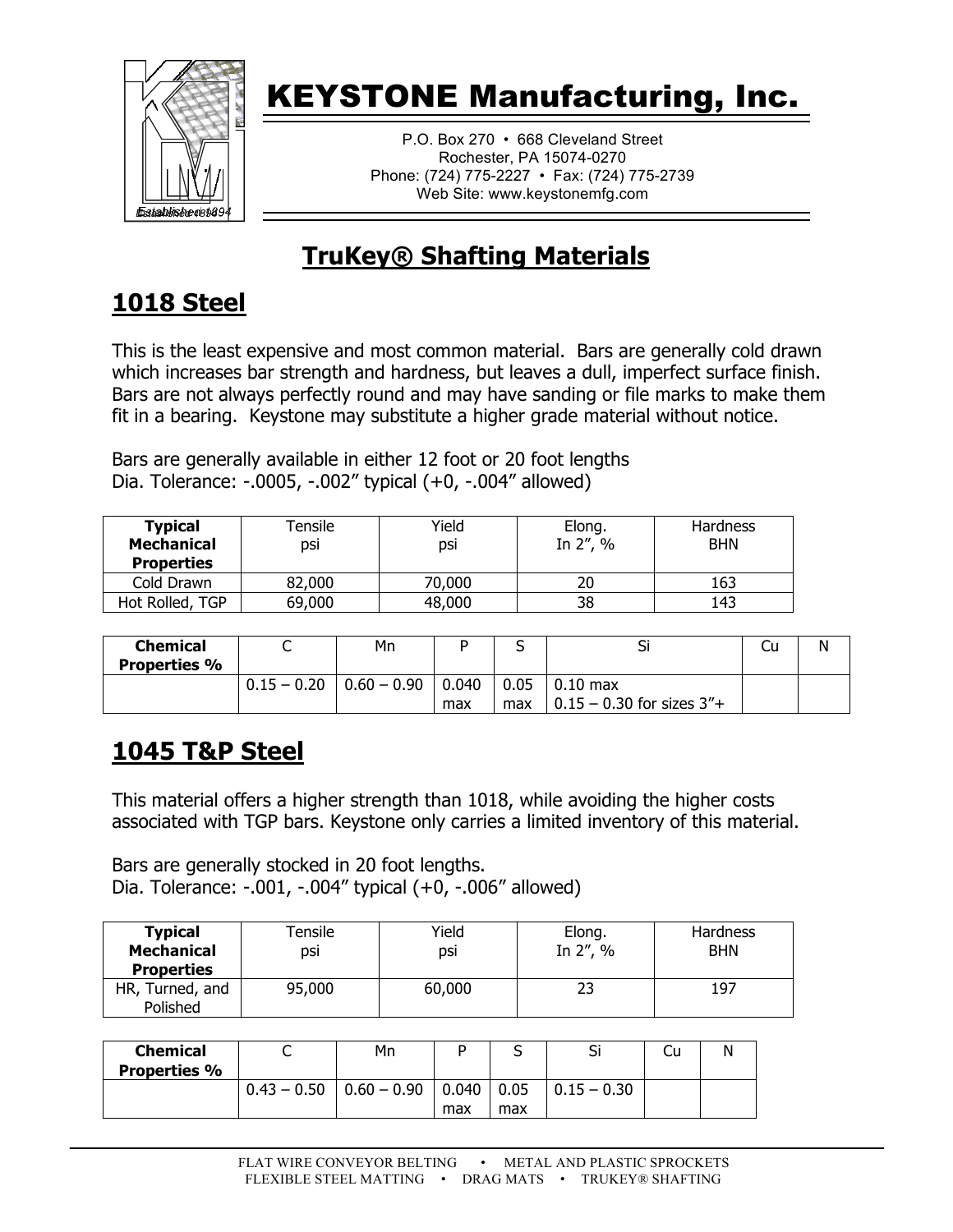

P.O. Box 270 • 668 Cleveland Street Rochester, PA 15074-0270 Phone: (724) 775-2227 • Fax: (724) 775-2739 Web Site: www.keystonemfg.com

### **1045 TGP Steel**

These bars have a higher carbon content which makes them stronger than 1018 Steel. Because they are turned, ground, and polished, the bars have a better surface finish (32 RMS), a tighter diameter, and better roundness compared with the cold drawn bars. Smaller diameters are generally cold drawn and then ground and polished. Larger diameters are hot rolled, then turned, ground, and polished. Bars 1-1/4" and under are straightened after keying. Larger diameters generally do not bow much, but straightness cannot be guaranteed without an additional charge.

Bars are generally stocked in 24 foot lengths, (12 foot for keyed bars). Some diameters are stocked in 20 foot lengths. Dia. Tolerance: -.0005, -.0015" typical (+0, -.003" allowed)

| <b>Typical</b><br><b>Mechanical</b><br><b>Properties</b> | Tensile<br>psi | Yield<br>psi | Elong.<br>In 2", % | Hardness<br><b>BHN</b> |
|----------------------------------------------------------|----------------|--------------|--------------------|------------------------|
| Drawn, Ground<br>and Polished                            | 102,000        | 89,000       | 18                 | 217                    |
| HR, Turned,<br>Ground, and<br>Polished                   | 95,000         | 60,000       | 23                 | 197                    |

| <b>Chemical</b><br><b>Properties %</b> | ∽             | Mn                              |     |      | וכ                | Cu | Ν |
|----------------------------------------|---------------|---------------------------------|-----|------|-------------------|----|---|
|                                        | $0.43 - 0.50$ | $\vert 0.60 - 0.90 \vert 0.040$ |     | 0.05 | $  0.15 - 0.30  $ |    |   |
|                                        |               |                                 | max | max  |                   |    |   |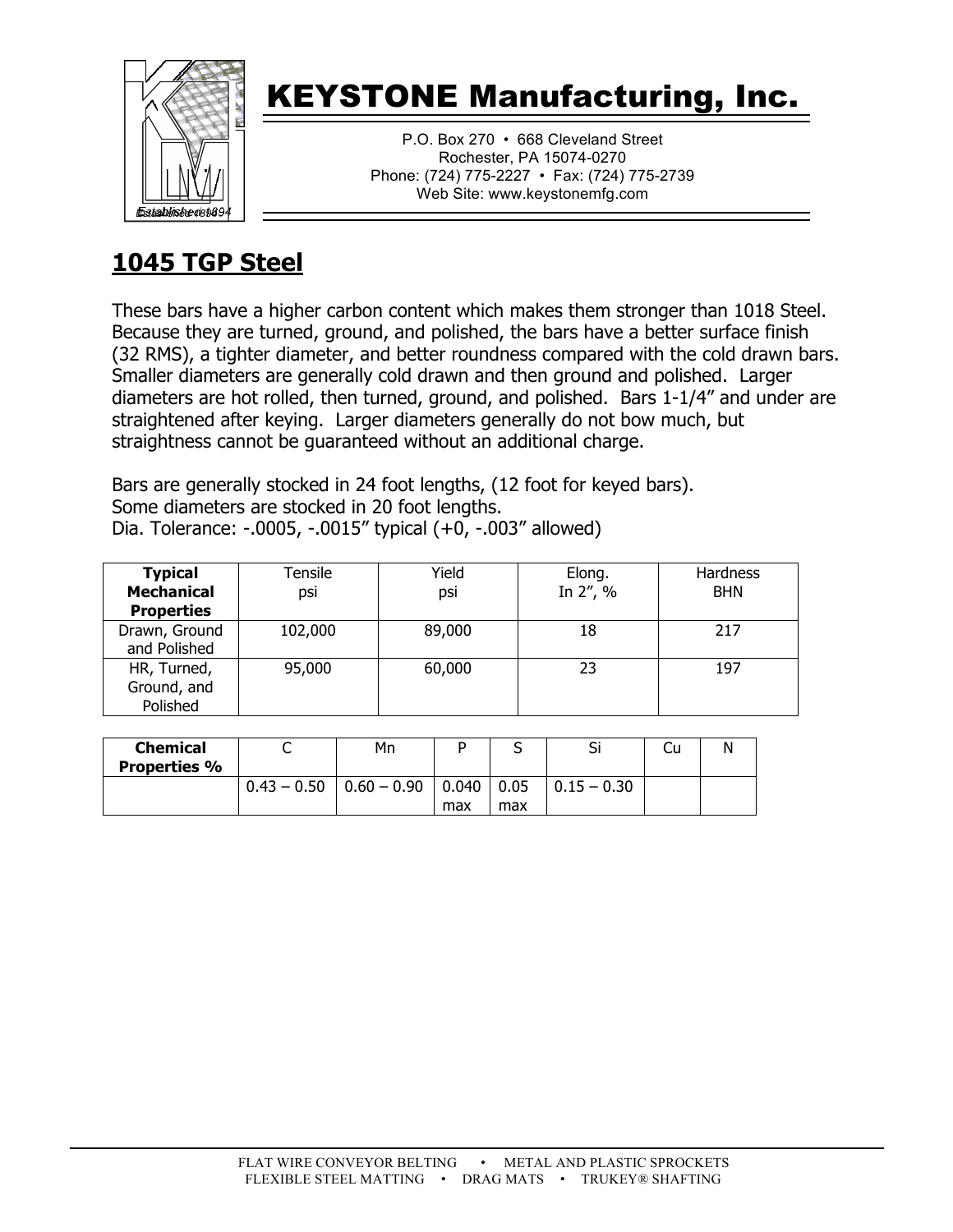

P.O. Box 270 • 668 Cleveland Street Rochester, PA 15074-0270 Phone: (724) 775-2227 • Fax: (724) 775-2739 Web Site: www.keystonemfg.com

#### **1144 Stressproof® (A311 Class B)**

This material is stronger than 1045 steel because of the high carbon content and a heavy draft cold drawing process. The addition of sulfur makes these bars more easily machined, and stress relieving makes them generally straighter after the keyway is cut. Stressproof® is a trademark of Niagara LaSalle Steel and only bars made by them can be considered Stressproof®. Bars may be A311 Class B, an alternative specification governed by ASTM. Keystone stocks some diameters in a turned, ground, and polished finish. Keystone only carries a limited inventory of this material.

Bars are generally stocked in 20 foot lengths. Dia. Tolerance: +0, -.002" typical

| <b>Typical Mechanical</b> | <sup>-</sup> ensile          | Yield   | Elong.             | Hardness   |
|---------------------------|------------------------------|---------|--------------------|------------|
| <b>Properties</b>         | dsi                          | DSI     | - 74<br>$\%$<br>In | <b>BHN</b> |
| Cold Drawn                | $^{\circ}$ 25,000 $^{\circ}$ | '10,000 | ں وی               | 262        |

| Chemical<br><b>Properties %</b> |               | Mn                                  |     | וכ                                          | Cu | N               |
|---------------------------------|---------------|-------------------------------------|-----|---------------------------------------------|----|-----------------|
|                                 | $0.40 - 0.48$ | $1.35 - 1.65$   0.040   0.24 - 0.33 | max | $\vert .015 - 0.25 \vert 0.15 - 0.30 \vert$ |    | $0.006 - 0.009$ |

#### **4140 QT TGP Alloy Steel**

This is the strongest material offered by Keystone Manufacturing, Inc. It is heated then quenched and tempered to a hardness of 26-34 Rc. then ground and polished to size. Keystone will sometimes substitute 4142 or other alloy as long as the mechanical characteristics meet those of 4140. Keystone only carries a limited inventory of this material.

Bars are generally stocked in 24 foot lengths (12 foot for keyed bars) Dia. Tolerance: -.0005, -.0015" typical (+0, -.003" allowed)

| <b>Typical Mechanical</b><br><b>Properties</b> | ensile:<br>DSI | Yield<br>DSI      | Elong.<br>$\gamma$<br>$\%$<br>. | Hardness<br><b>BHN</b> |
|------------------------------------------------|----------------|-------------------|---------------------------------|------------------------|
|                                                | 40,000         | $^{\circ}$ 25,000 | חר<br>∠∪                        | 265-307                |

| <b>Chemical Properties %</b> |                  | Mn                     |      | ۰   | ັ        |              | Mo                                   |
|------------------------------|------------------|------------------------|------|-----|----------|--------------|--------------------------------------|
|                              | $0.38 -$<br>0.43 | 1.00<br>- 0<br><b></b> | .035 | .04 | -<br>. . | -<br>۰.<br>. | .25<br>$\overline{\phantom{0}}$<br>. |
|                              |                  |                        | max  | max |          |              |                                      |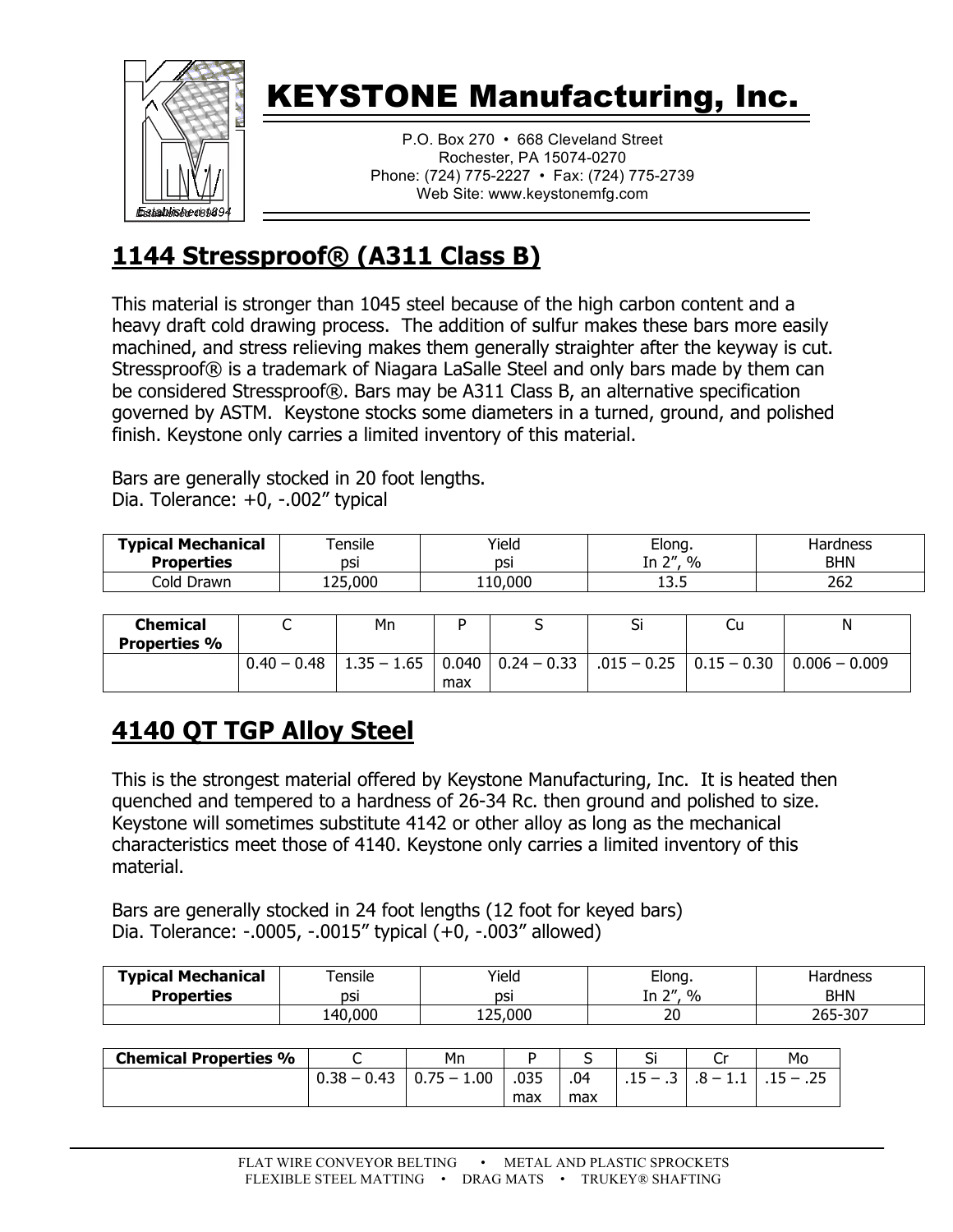

P.O. Box 270 • 668 Cleveland Street Rochester, PA 15074-0270 Phone: (724) 775-2227 • Fax: (724) 775-2739 Web Site: www.keystonemfg.com

### **T-303 TGP Stainless Steel**

This is the most popular grade of stainless. It offers good corrosion resistance and is suitable for all food applications. Alls bars are ground and polished for tight diameter tolerances and roundness. Smaller diameters are cold drawn then ground and polished. Larger diameters are hot rolled then turned, ground, and polished. See below for a comparison of the corrosion resistance of various stainless steels.

Bars are generally stocked in 12 foot lengths. Some diameters in 24 foot lengths. Dia. Tolerance: -.0005, -.0015" typical (+0, -.003" allowed)

| <b>Typical Mechanical</b><br><b>Properties</b> | Tensile<br>DSI | Yield<br>DSİ | Elong.<br>יי ה<br>$\%$<br>In<br>└ | %<br>Reduction in<br>Area | <b>Hardness</b><br><b>BHN</b> |
|------------------------------------------------|----------------|--------------|-----------------------------------|---------------------------|-------------------------------|
|                                                | 90,000         | 45,000       | 30                                | 40                        | 170                           |

| <b>Chemical</b><br><b>Properties %</b> | ֊           | Mn  | Si         | ◡           | Ni |            | ັ   |
|----------------------------------------|-------------|-----|------------|-------------|----|------------|-----|
|                                        | 0.15<br>max | max | 1.0<br>max | $\cdot$ 19. |    | v.z<br>max | min |

#### **T-304 TGP Stainless Steel**

This is very similar to T-303 SS but offers slightly higher corrosion resistance. It is also harder to machine and to cut. Keystone only carries the most popular diameters of this material. See below for a comparison of the corrosion resistance of various stainless steels.

Bars are generally stocked in 12 foot lengths. Dia. Tolerance: -.0005, -.0015" typical (+0, -.003" allowed)

| <b>Typical</b><br>Mechanical<br><b>Properties</b> | Tensile<br>DSİ | Yield<br>dsi | Elong.<br>In 2",<br>$\%$ | % Reduction<br>in Area | Hardness<br><b>BHN</b> |
|---------------------------------------------------|----------------|--------------|--------------------------|------------------------|------------------------|
|                                                   | 85,000         | 35,000       | 40                       | 50                     | 150                    |

| <b>Chemical</b><br><b>Properties %</b> | ◡   | Mn  | D     | ب    | <b>.</b><br>וכ | ີ            | Ni |
|----------------------------------------|-----|-----|-------|------|----------------|--------------|----|
|                                        | .08 | z.u | 0.045 | 0.03 |                | $17.5 - 20.$ |    |
|                                        | max | max | max   | max  | max            |              |    |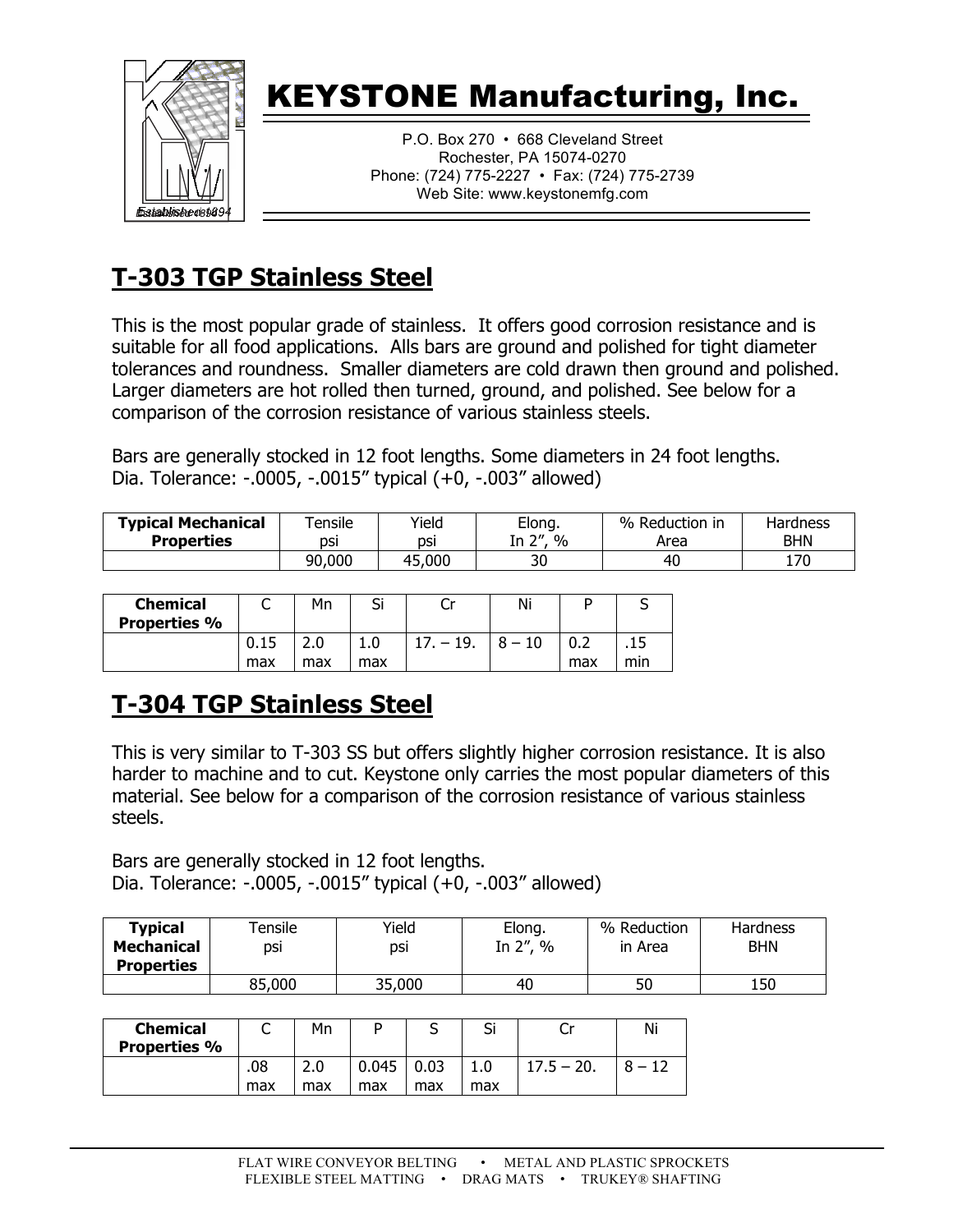

P.O. Box 270 • 668 Cleveland Street Rochester, PA 15074-0270 Phone: (724) 775-2227 • Fax: (724) 775-2739 Web Site: www.keystonemfg.com

### **T-316 TGP Stainless Steel**

A much higher nickel content makes this grade much more corrosion resistant and expensive compared with other grades. All bars are ground and polished for tight diameter tolerance and roundness. Keystone only carries the most popular diameters of this material. See below for a comparison of the corrosion resistance of various stainless steels.

Bars are generally stocked in 12 foot lengths. Dia. Tolerance: -.0005, -.0015" typical (+0, -.003" allowed)

| <b>Typical</b>    | $\tau$ ensile | Yield  | Elong.       | % Reduction in | Hardness   |
|-------------------|---------------|--------|--------------|----------------|------------|
| <b>Mechanical</b> | DSİ           | dsi    | In $2''$ , % | Area           | <b>BHN</b> |
| <b>Properties</b> |               |        |              |                |            |
|                   | 80,000        | 30,000 | 45           | 55             | 140        |

| <b>Chemical</b><br><b>Properties %</b> | ๛             | Mn         | <b>-</b><br>ы | ັ             | Ni            | Mo          |             | ◡          | N           |
|----------------------------------------|---------------|------------|---------------|---------------|---------------|-------------|-------------|------------|-------------|
|                                        | $0.03 - 0.08$ | 2.0<br>max | 1.0<br>max    | $16.0 - 18.0$ | $10.0 - 14.0$ | $2.0 - 3.0$ | .045<br>max | .03<br>max | - 11<br>max |

### **High Strength Stainless Steel (17-4 PH, H1150)**

This grade offers high strength and hardness along with decent corrosion resistance, only slightly lower than that of T-303 SS. All bars are ground and polished for tight diameter tolerance and roundness. Keystone only carries the most popular diameters of this material. See below for a comparison of the corrosion resistance of various stainless steels.

Bars are generally stocked in 12 foot lengths. Dia. Tolerance: -.0005, -.0015" typical (+0, -.003" allowed)

| <b>Typical</b><br><b>Mechanical</b><br><b>Properties</b> | $\tau$ ensile<br>DSİ | Yield<br>dsi | Elong.<br>In $2''$ , % | <b>Hardness</b><br><b>BHN</b> |
|----------------------------------------------------------|----------------------|--------------|------------------------|-------------------------------|
|                                                          | 145,000              | 125,000      |                        | 300                           |

| <b>Chemical</b><br><b>Properties %</b> | ◡           | Mn         | D          |            | ~<br>וכ    | ົ.<br>ີ     | Ni         | $Nb + Ta$   | Cu    |
|----------------------------------------|-------------|------------|------------|------------|------------|-------------|------------|-------------|-------|
|                                        | 0.07<br>max | 1.0<br>max | .04<br>max | .03<br>max | 1.0<br>max | $15 - 17.5$ | $3.0 - 5.$ | $.15 - .45$ | $-5.$ |